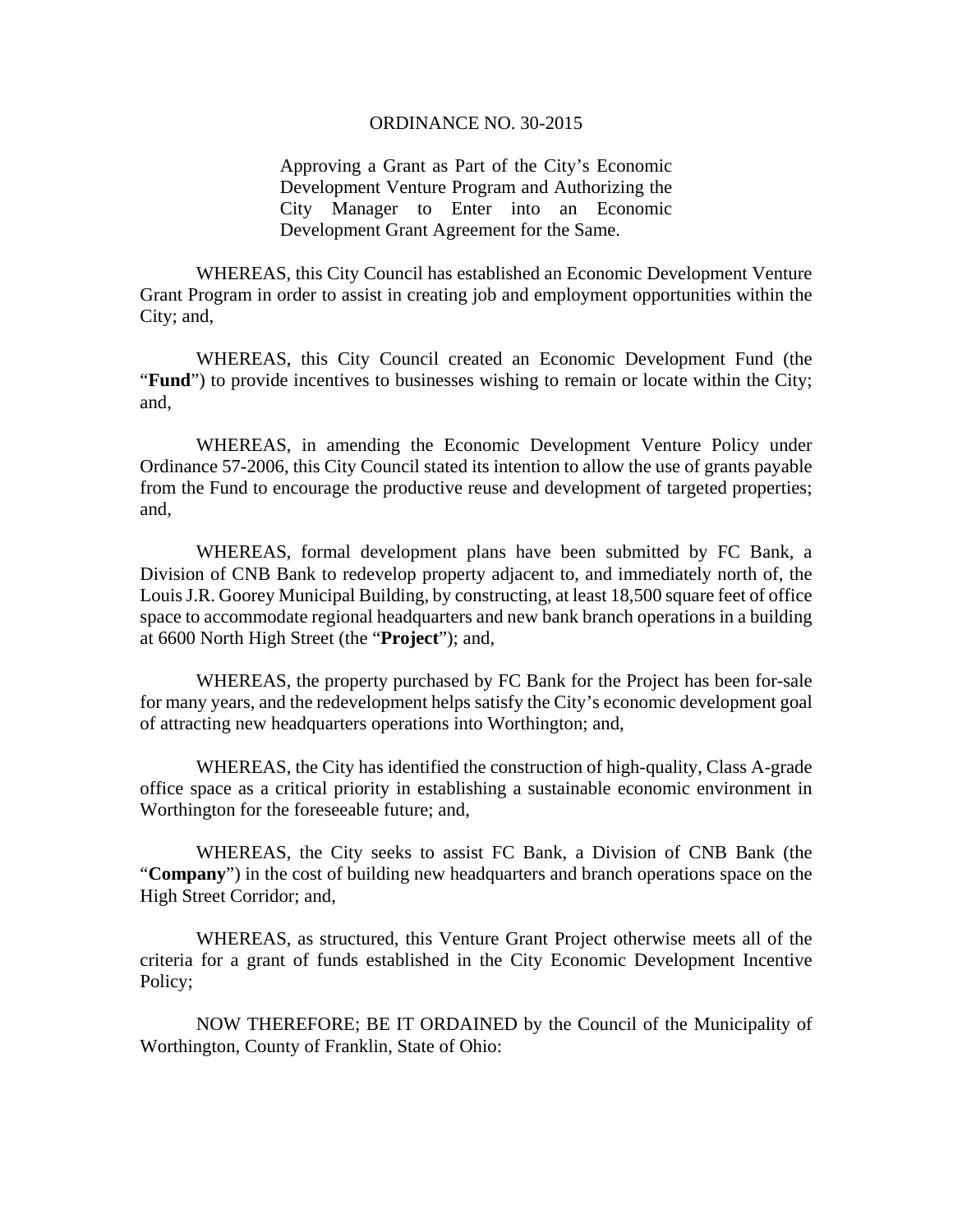## ORDINANCE NO. 30-2015

SECTION 1. That there be and hereby is approved a grant to the Company approximately equal in net present value to Fifty-Two Thousand Nine Hundred Sixty-Five Dollars (\$52,965.00) in assistance, to be paid in five (5) annual installments each equaling Eleven Thousand Five Hundred Sixty-Five Dollars (\$11,565.00) during the agreement term from the Fund to assist in the construction of new bank headquarters and branch operations space in the City of Worthington.

SECTION 2. That the City Manager is hereby authorized and directed to enter into an Agreement with the Company substantially in the form in EXHIBIT A, attached hereto and made a part hereof, establishing the conditions of the grant, provided however that the City Manager shall not be directed to sign said Agreement unless and until the Community Reinvestment Area Abatement Agreement associated with the Project is executed by the Company.

SECTION 3. That notice of passage of this Ordinance shall be posted in the Municipal Administration Building, the Worthington Library, the Griswold Center and the Worthington Community Center and shall set forth the title and effective date of the Ordinance and a statement that the Ordinance is on file in the office of the Clerk of Council. This Ordinance shall take effect and be in force from and after the earliest period allowed by law and by the Charter of the City of Worthington Ohio.

Passed July 20, 2015

\_/s/ Bonnie D. Michael\_\_\_\_\_\_\_\_\_\_\_\_\_\_\_\_ President of Council

Attest:

 Introduced July 6, 2015 \_D. Kay Thress\_\_\_\_\_\_\_\_\_\_\_\_\_\_\_ P.H. July 20, 2015 Clerk of Council Effective August 12, 2015